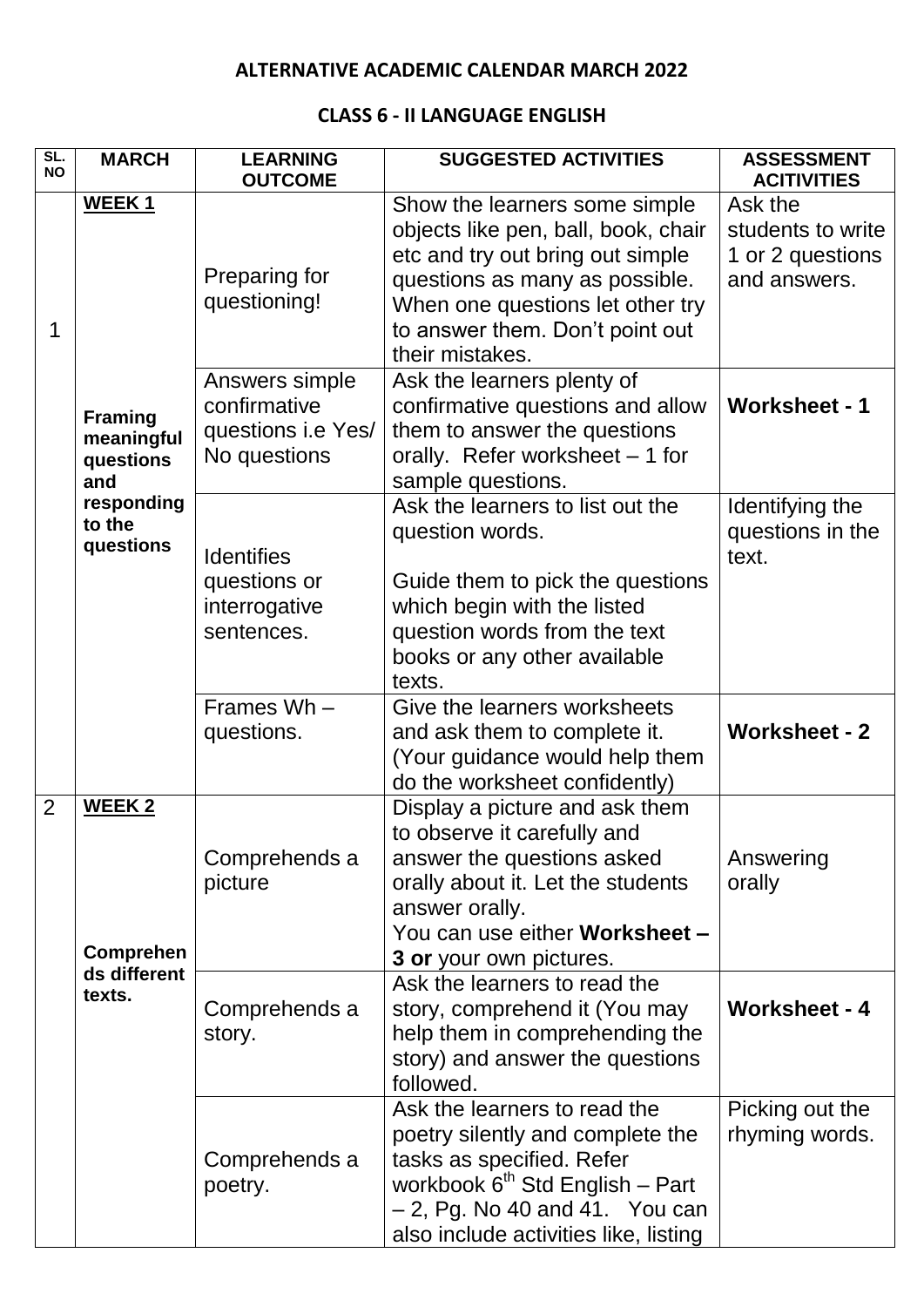|                |                                                                                         |                                                          | out new words, enacting the<br>poetry, writing brief summary<br>etc.                                                                                                                                                                        |                                      |
|----------------|-----------------------------------------------------------------------------------------|----------------------------------------------------------|---------------------------------------------------------------------------------------------------------------------------------------------------------------------------------------------------------------------------------------------|--------------------------------------|
| 3              | WEEK 3<br><b>Writes</b><br>grammatic<br>ally correct<br>and<br>meaningful<br>paragraph. | <b>Frames</b><br>meaningful<br>sentences                 | Provide the students few words<br>related to a specific topic and<br>ask them to use those words in<br>sentences.                                                                                                                           | Framing<br>sentences.                |
|                |                                                                                         | writes a brief<br>description about<br>favorite pet      | Ask the learners some questions<br>about the pet. Instruct them to<br>write down the responses. Refer<br>$-6th$ Std English – Part – 2, Pg.<br>No 63.                                                                                       |                                      |
|                |                                                                                         | writing a<br>paragraph                                   | Ask the learners to write a small<br>paragraph in 6-8 sentences<br>using the clue words given.                                                                                                                                              | Worksheet - 5                        |
| $\overline{4}$ | <b>WEEK4</b><br><b>Speaks</b><br>simple<br>sentences                                    | Speaks about<br>daily routine.                           | Provide the students with some<br>of the questions related to the<br>daily routines. Let them ask the<br>questions and get the answers in<br>pairs and present it to the<br>questions. (Sample questions<br>are given in worksheet section) | Answering in<br>simple<br>sentences. |
|                |                                                                                         | expresses likes<br>and dislikes                          | Tell the students to express what<br>they usually like and dislike.<br>Give some examples like -<br>• I like coffee but don't like tea.<br>• I like to sing but don't like to<br>draw.                                                      |                                      |
|                |                                                                                         | <b>Describes</b><br>something in<br>simple<br>sentences. | Give the students worksheet $-6$<br>and ask them to work in pairs to<br>get the worksheet answered.<br>Guide them to frame many more<br>questions.<br>Instruct them to present it to the<br>class orally.                                   | Worksheet $-6$                       |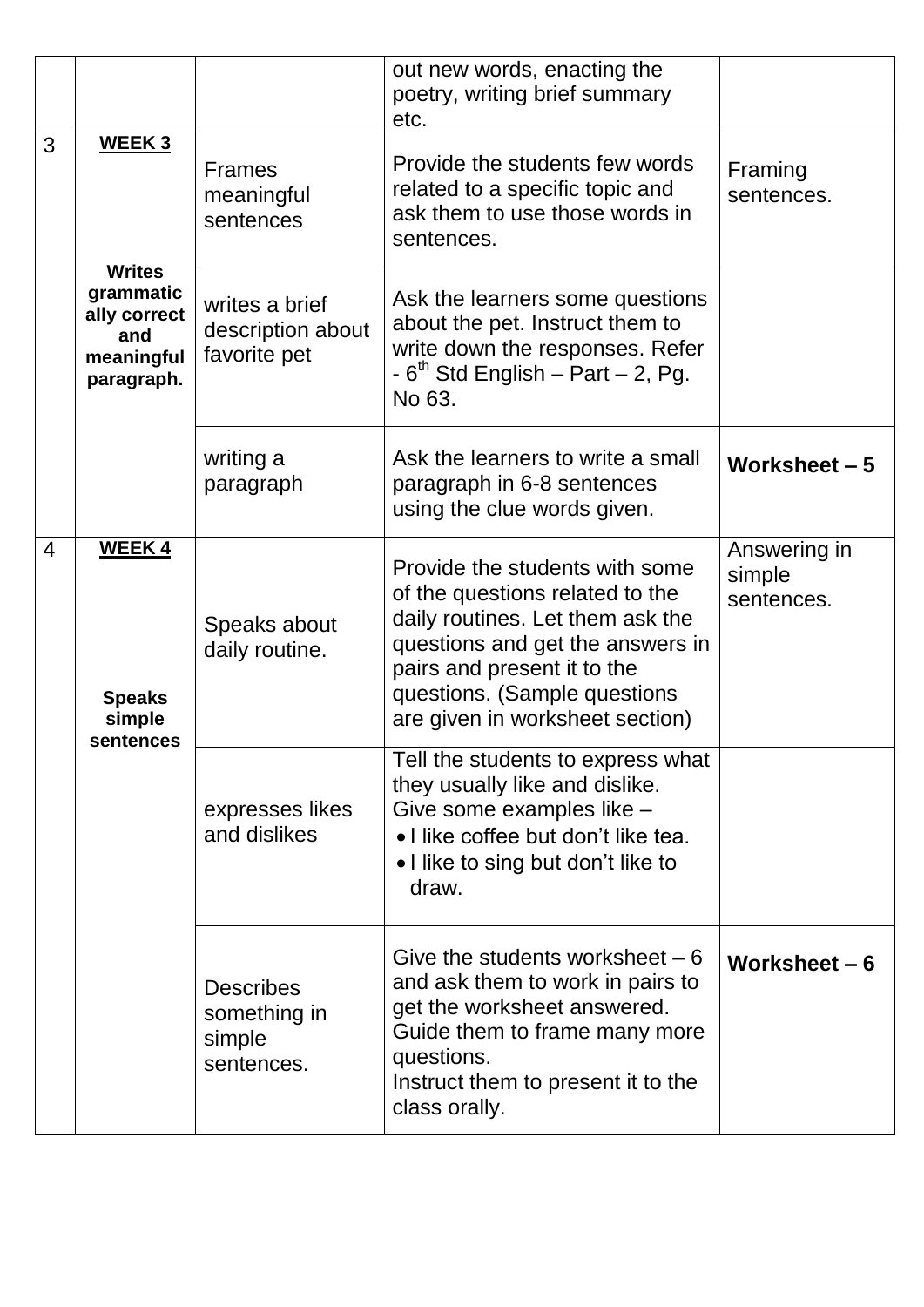# **Answer the following questions orally by saying 'Yes' or 'No'. Later, try to write a short answer as given in the examples.**

|                         | e.g : Do you go to school?            | Is she going to school?                       |  |  |  |  |
|-------------------------|---------------------------------------|-----------------------------------------------|--|--|--|--|
|                         | Yes, I do<br><b>OR</b><br>No, I don't | Yes, she does<br><b>OR</b><br>No, she doesn't |  |  |  |  |
| 1. Is he good?          |                                       |                                               |  |  |  |  |
|                         |                                       |                                               |  |  |  |  |
|                         |                                       |                                               |  |  |  |  |
| 4. Is the pencil hard?  |                                       |                                               |  |  |  |  |
|                         |                                       |                                               |  |  |  |  |
| 6. Do you like pencils? |                                       |                                               |  |  |  |  |
| 7. Is it a long pencil? |                                       |                                               |  |  |  |  |
| 8. Are they students?   |                                       |                                               |  |  |  |  |
|                         |                                       |                                               |  |  |  |  |
|                         |                                       |                                               |  |  |  |  |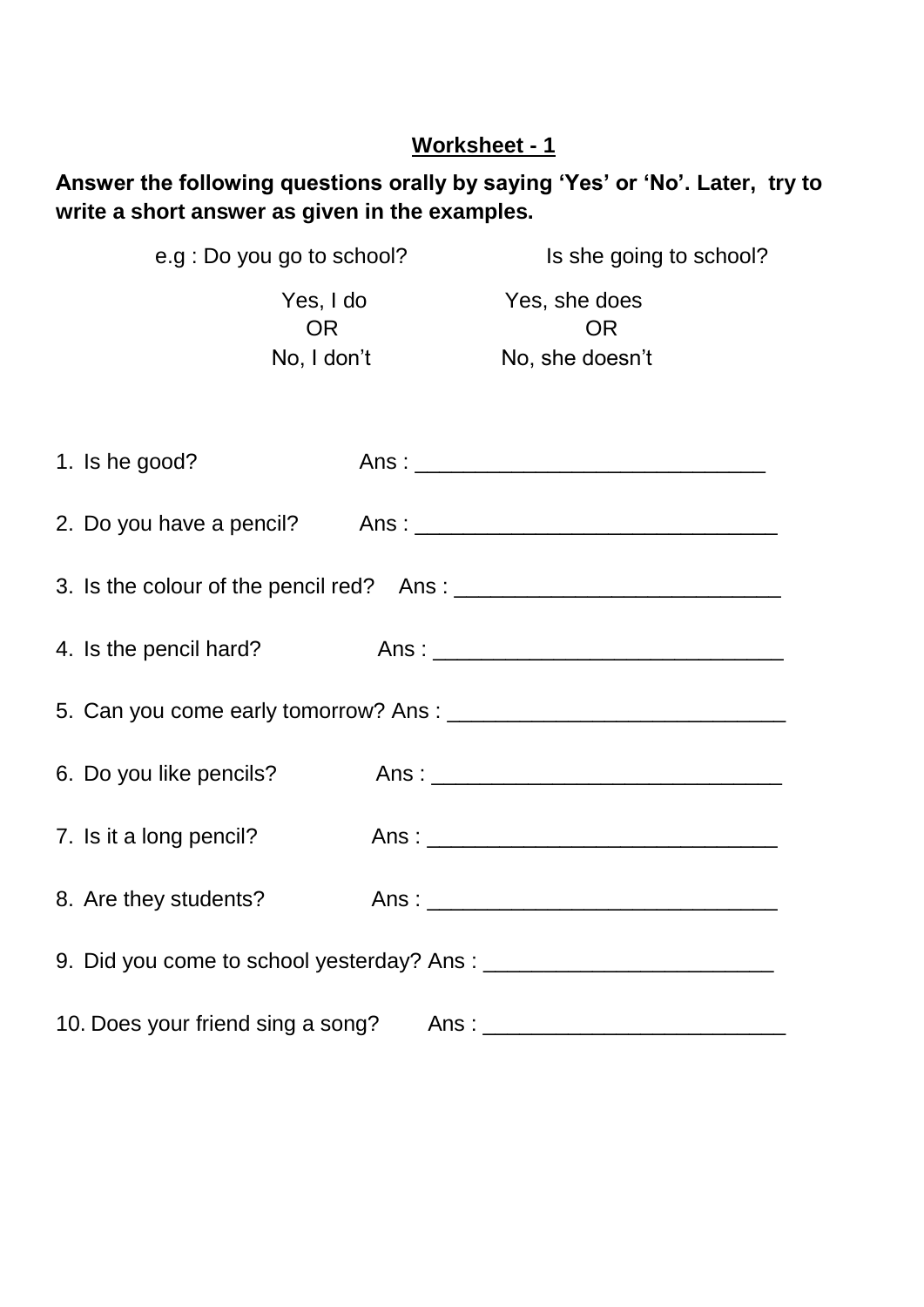### **Fill in the blanks with suitable question words.**

**[ why, which, when, where, what, who, whom and how ]**

- 1. \_\_\_\_\_\_\_\_\_\_\_\_\_\_\_\_ did you go? 2. **and all 2.** did the bus leave? 3. \_\_\_\_\_\_\_\_\_\_\_\_\_\_\_do you write? 4. \_\_\_\_\_\_\_\_\_\_\_\_\_\_old are you? 5. \_\_\_\_\_\_\_\_\_\_\_\_\_\_did you give the book? 6. \_\_\_\_\_\_\_\_\_\_\_\_\_\_\_\_is your class teacher? 7. \_\_\_\_\_\_\_\_\_\_\_\_\_\_\_is your favourite colour?
- 8. **are you late to school?**

## **Frame as many questions for the following sentence.**

1. Mr.Vinay went to Bangalore yesterday. (Who, where, when)

\_\_\_\_\_\_\_\_\_\_\_\_\_\_\_\_\_\_\_\_\_\_\_\_\_\_\_\_\_\_\_\_\_\_\_\_\_\_\_\_\_\_\_\_\_\_\_\_\_\_\_\_\_\_\_\_\_\_\_\_\_\_\_\_\_\_

\_\_\_\_\_\_\_\_\_\_\_\_\_\_\_\_\_\_\_\_\_\_\_\_\_\_\_\_\_\_\_\_\_\_\_\_\_\_\_\_\_\_\_\_\_\_\_\_\_\_\_\_\_\_\_\_\_\_\_\_\_\_\_\_\_\_

\_\_\_\_\_\_\_\_\_\_\_\_\_\_\_\_\_\_\_\_\_\_\_\_\_\_\_\_\_\_\_\_\_\_\_\_\_\_\_\_\_\_\_\_\_\_\_\_\_\_\_\_\_\_\_\_\_\_\_\_\_\_\_\_\_\_

\_\_\_\_\_\_\_\_\_\_\_\_\_\_\_\_\_\_\_\_\_\_\_\_\_\_\_\_\_\_\_\_\_\_\_\_\_\_\_\_\_\_\_\_\_\_\_\_\_\_\_\_\_\_\_\_\_\_\_\_\_\_\_\_\_

\_\_\_\_\_\_\_\_\_\_\_\_\_\_\_\_\_\_\_\_\_\_\_\_\_\_\_\_\_\_\_\_\_\_\_\_\_\_\_\_\_\_\_\_\_\_\_\_\_\_\_\_\_\_\_\_\_\_\_\_\_\_\_\_

\_\_\_\_\_\_\_\_\_\_\_\_\_\_\_\_\_\_\_\_\_\_\_\_\_\_\_\_\_\_\_\_\_\_\_\_\_\_\_\_\_\_\_\_\_\_\_\_\_\_\_\_\_\_\_\_\_\_\_\_\_\_\_\_\_\_

2. Prema gave a pen to Suman? ( Who, Whom, what)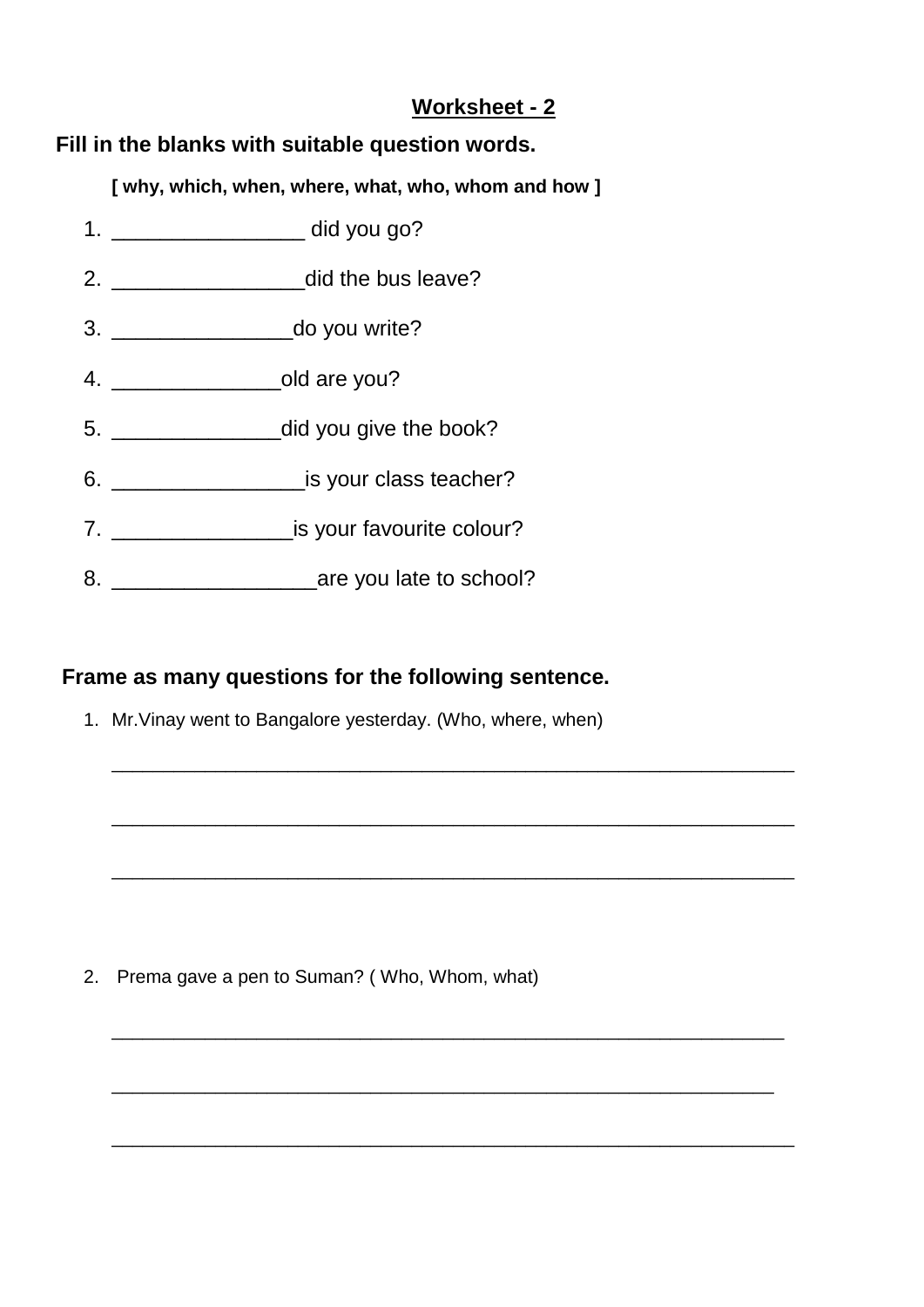# **Sample picture and questions that can be used for comprehension**



- 1. What is this place?
- 2. Who are playing?
- 3. Name the animals that you can see in the picture.
- 4. List out the names of any 3 things that you can find in the picture.
- 5. Speak about the picture in 2-3 sentences of your own.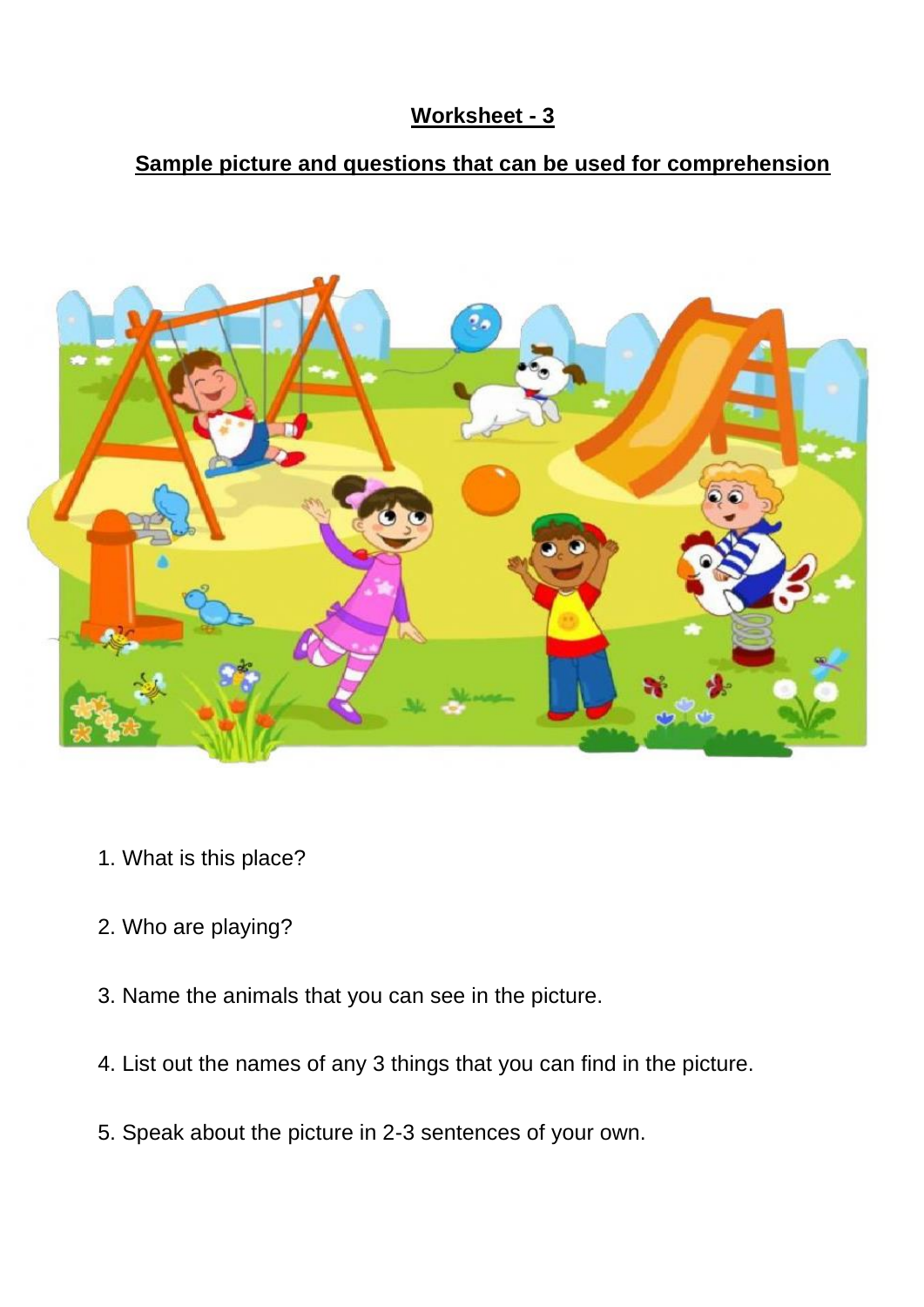#### **Read the following passage carefully and answer the questions that follow in the space provided:**

Once there lived a woodcutter in a small cottage on the bank of a small stream with his wife, a son and a daughter. They were leading a good life.

Every day the woodcutter went into the forest to cut wood and his children would go to the school nearby. His wife used to cook food for the children and others at home and feed them.

Every evening the woodcutter used to bring a lots of wood and his wife used to sell it in the market and thus they earned their living.

As years went on, one day, the son asked his father, "Why do you go and cut the wood in the forest?" "I cut the wood for our living," said the woodcutter. The young boy heard him patiently, but suddenly he said, "By cutting the wood, are you not destroying the environment in the forest? How will we get enough rain? How can you save animals in the forest when there are no trees and water in the forest? What will happen to the other creatures living in the forest?" The woodcutter realized his mistake of cutting the wood and decided not to earn his living by cutting the wood and trees anymore.

He thanked his son and said, "Let us embrace trees and not kill them anymore. A tree saved is millions of other lives saved."

\_\_\_\_\_\_\_\_\_\_\_\_\_\_\_\_\_\_\_\_\_\_\_\_\_\_\_\_\_\_\_\_\_\_\_\_\_\_\_\_\_\_\_\_\_\_\_\_\_\_\_\_\_\_\_\_\_\_

\_\_\_\_\_\_\_\_\_\_\_\_\_\_\_\_\_\_\_\_\_\_\_\_\_\_\_\_\_\_\_\_\_\_\_\_\_\_\_\_\_\_\_\_\_\_\_\_\_\_\_\_\_\_\_\_\_\_

\_\_\_\_\_\_\_\_\_\_\_\_\_\_\_\_\_\_\_\_\_\_\_\_\_\_\_\_\_\_\_\_\_\_\_\_\_\_\_\_\_\_\_\_\_\_\_\_\_\_\_\_\_\_\_\_\_\_

\_\_\_\_\_\_\_\_\_\_\_\_\_\_\_\_\_\_\_\_\_\_\_\_\_\_\_\_\_\_\_\_\_\_\_\_\_\_\_\_\_\_\_\_\_\_\_\_\_\_\_\_\_\_\_\_\_\_

\_\_\_\_\_\_\_\_\_\_\_\_\_\_\_\_\_\_\_\_\_\_\_\_\_\_\_\_\_\_\_\_\_\_\_\_\_\_\_\_\_\_\_\_\_\_\_\_\_\_\_\_\_\_\_\_\_\_

\_\_\_\_\_\_\_\_\_\_\_\_\_\_\_\_\_\_\_\_\_\_\_\_\_\_\_\_\_\_\_\_\_\_\_\_\_\_\_\_\_\_\_\_\_\_\_\_\_\_\_\_\_\_\_\_\_\_

1. How many people lived with the woodcutter in his cottage?

2. How did he earn his living?

3. Where was the woodcutter's cottage?

4. Did the woodcutter's son want his father to cut the wood?

5. Why did the son not want his father to cut the wood?

6. Do you think it is good to cut trees?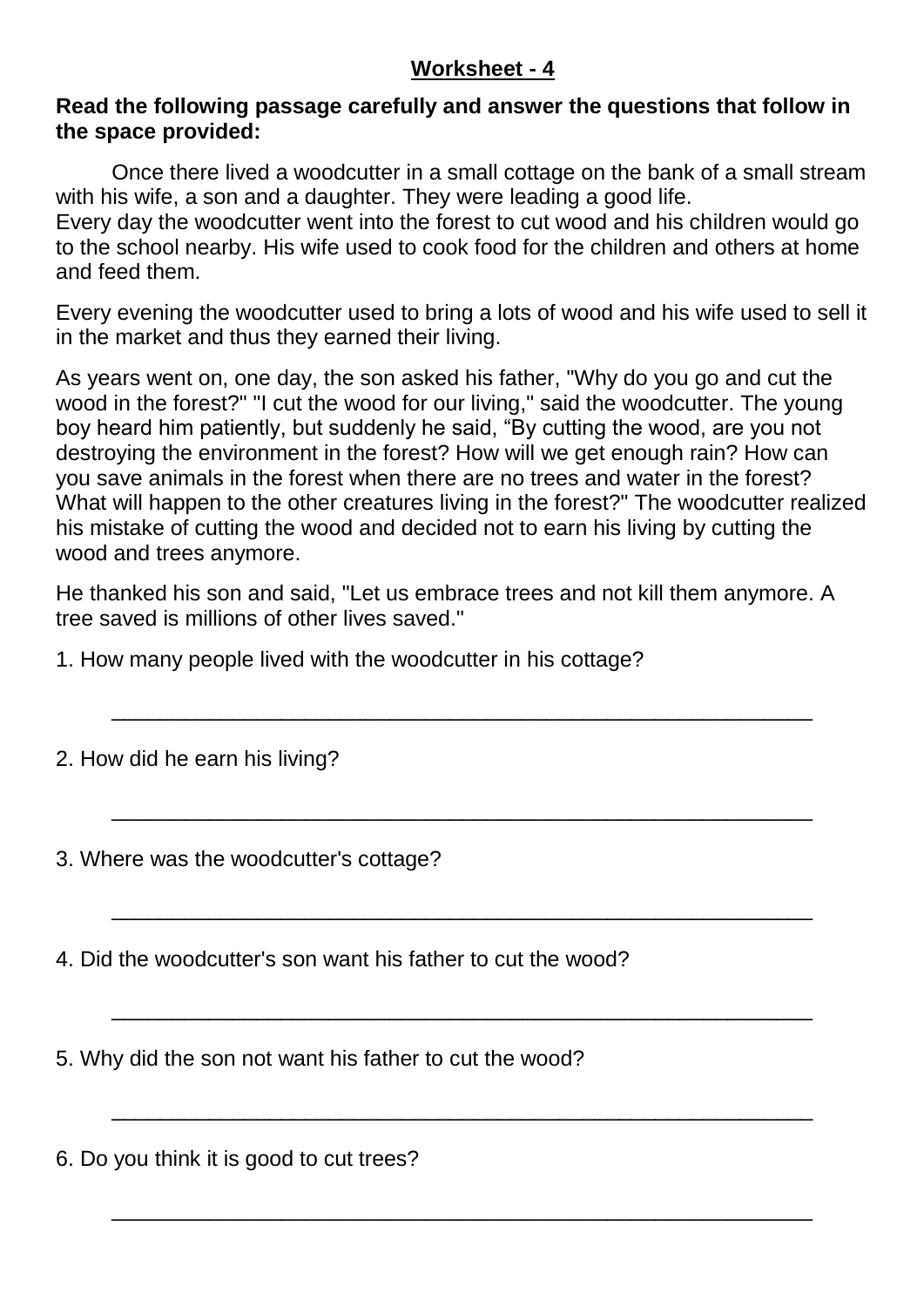Observe the following picture and words carefully. Write simple paragraph with punctuation marks. (Use key words given in the box)



Television - most common thing - main source of entertainment - news  $\overline{a}$ information- Magic box - small box -local state  $-$  nation  $-$  learning channel  $-$  T.V lesson

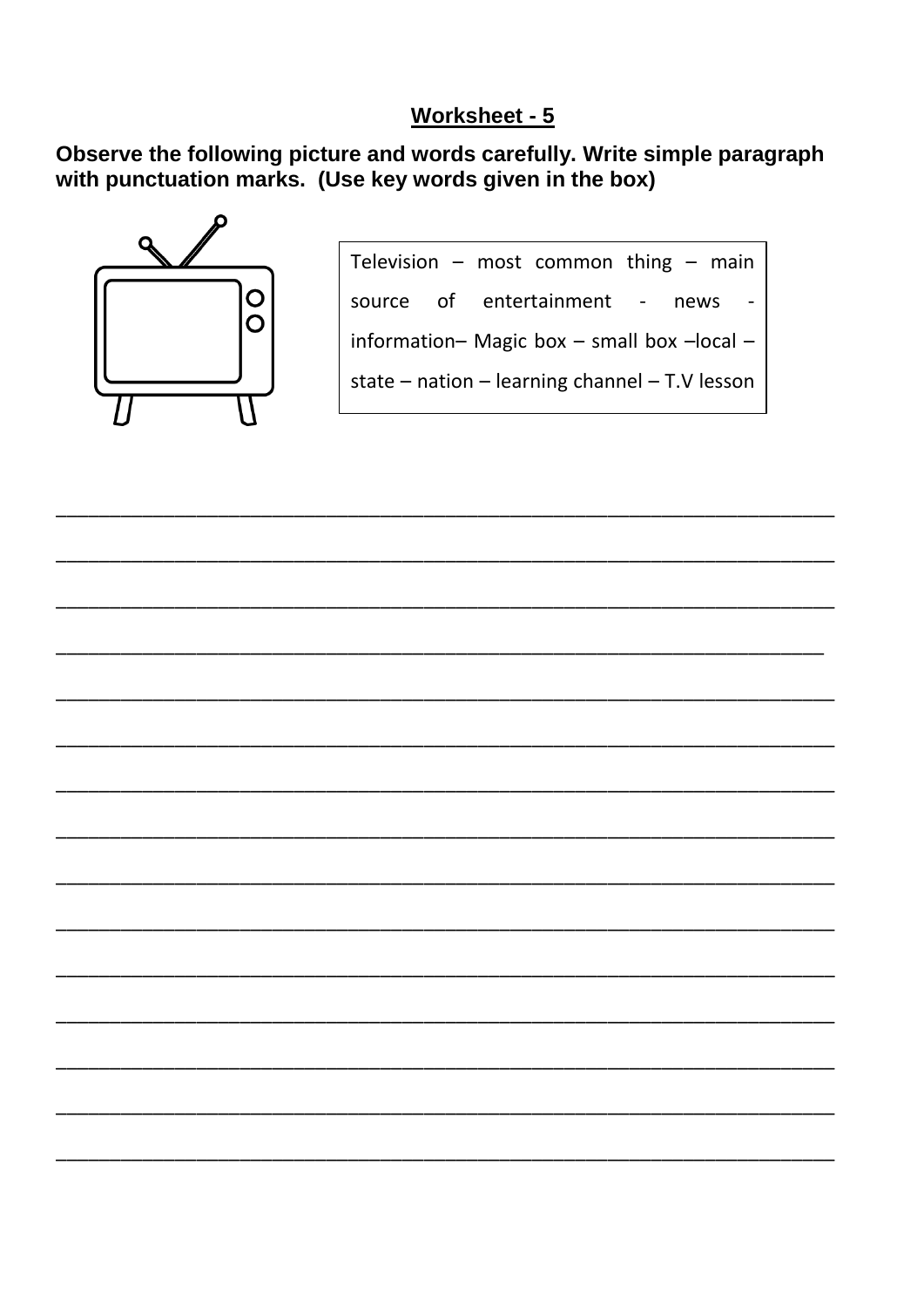## **Some sample questions can be asked about daily routine.**

- 1. At what time do you get up?
- 2. Do you go to school?
- 3. How do you go to school?
- 4. When do you play with friends?
- 5. What do you have for breakfast?
- 6. Who do you usually have lunch with?
- 7. Do you do homework every day?
- 8. Do you get up early in the morning?